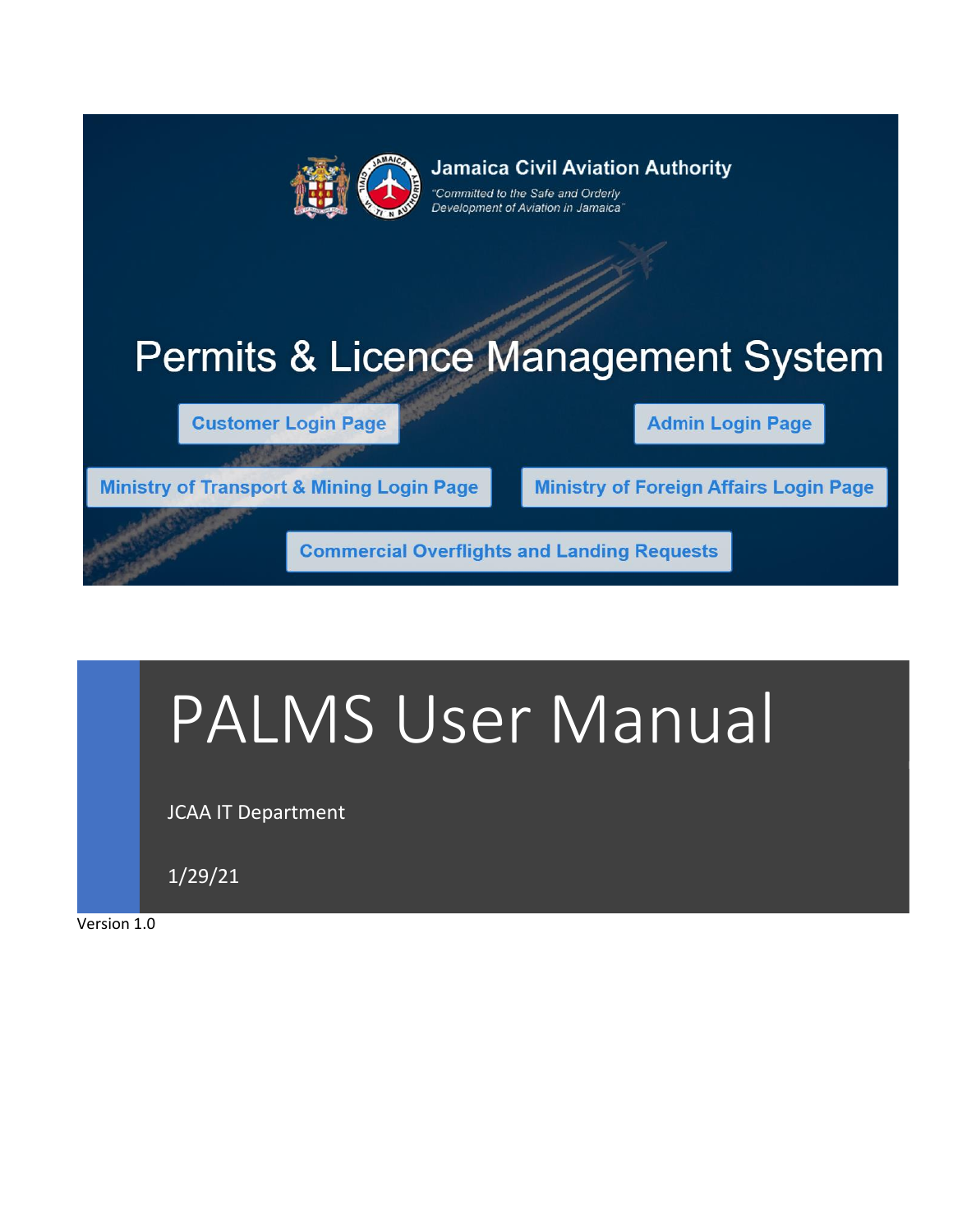# **TABLE OF CONTENTS**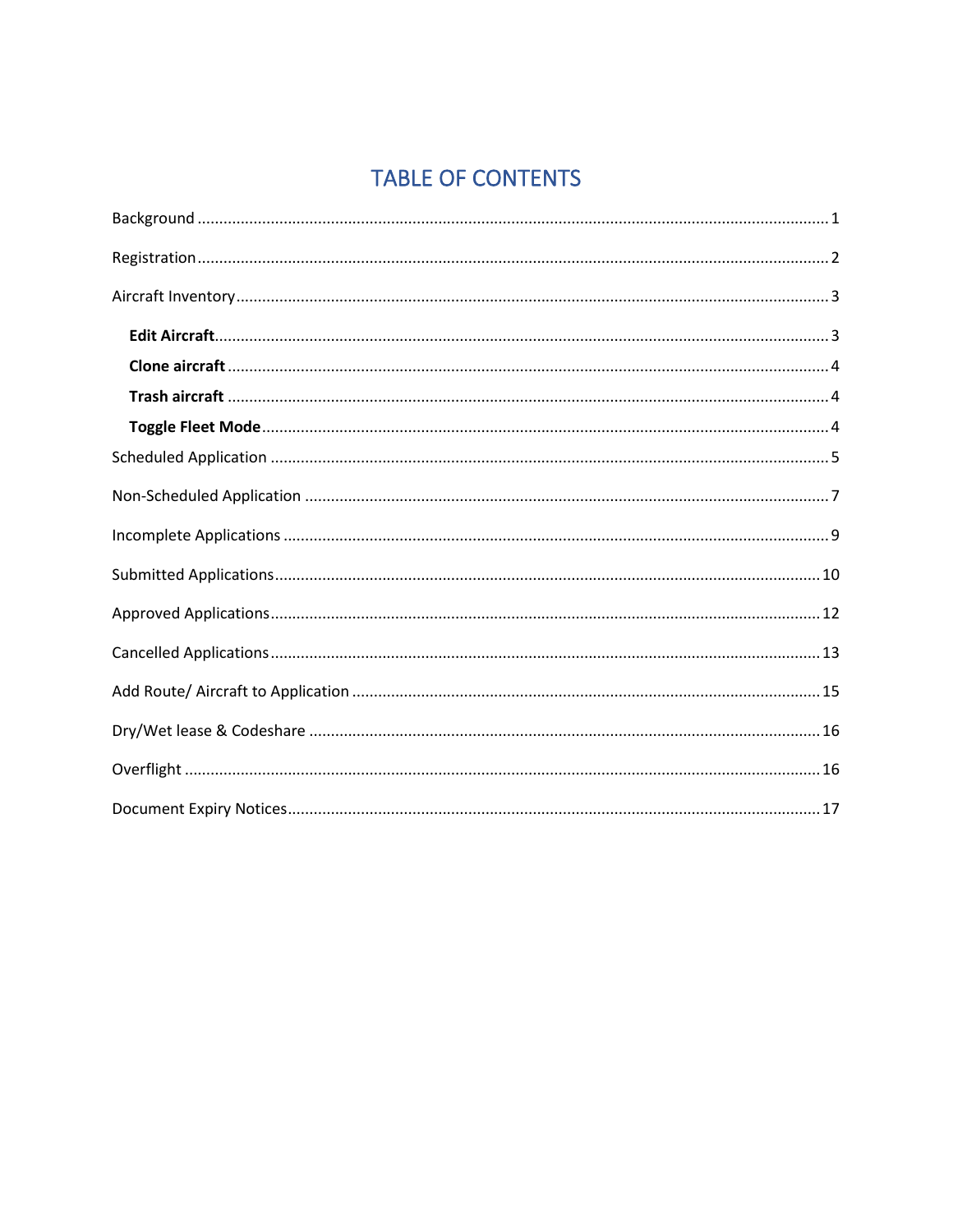#### <span id="page-2-0"></span>BACKGROUND

The Permits and Licences Management System (PALMS) was developed to ensure that the Jamaica Civil Aviation Authority (Authority) can consistently provide quality service to all our stakeholders in the permits and licence application process. Consequently, PALMS was developed to allow stakeholders to submit applications for service after being registered. The client is allowed to enter service, route, aircraft information and supporting documents.

An application could be started and returned to later, when all the information is available once the relevant sections are saved. In addition, an inventory of aircraft can be maintained within PALMS which is pre-approved making it easy to use any aircraft within the fleet for an operation. An advisory will be placed on the system when aircraft documents are nearing dates of expiry.

A range of service exist including: application for scheduled service; non-scheduled service; overflights addition of aircraft and routes; wet lease and codeshare.

This user manual is produced to assist Air Operators and Handling Agents, to navigate the system and gain the benefits of efficient processing, status updates of an application and the automatic production of the final document at the end of the application process. However, please free to call and sent a[n email](mailto:erlicensing@jcaa.gov.jm?subject=Question) should you require further information.

Phone: (876) 960-3948 Email: [erlicensing@jcaa.gov.jm](mailto:erlicensing@jcaa.gov.jm)

<https://www.jcaa.gov.jm/index.php/contact/>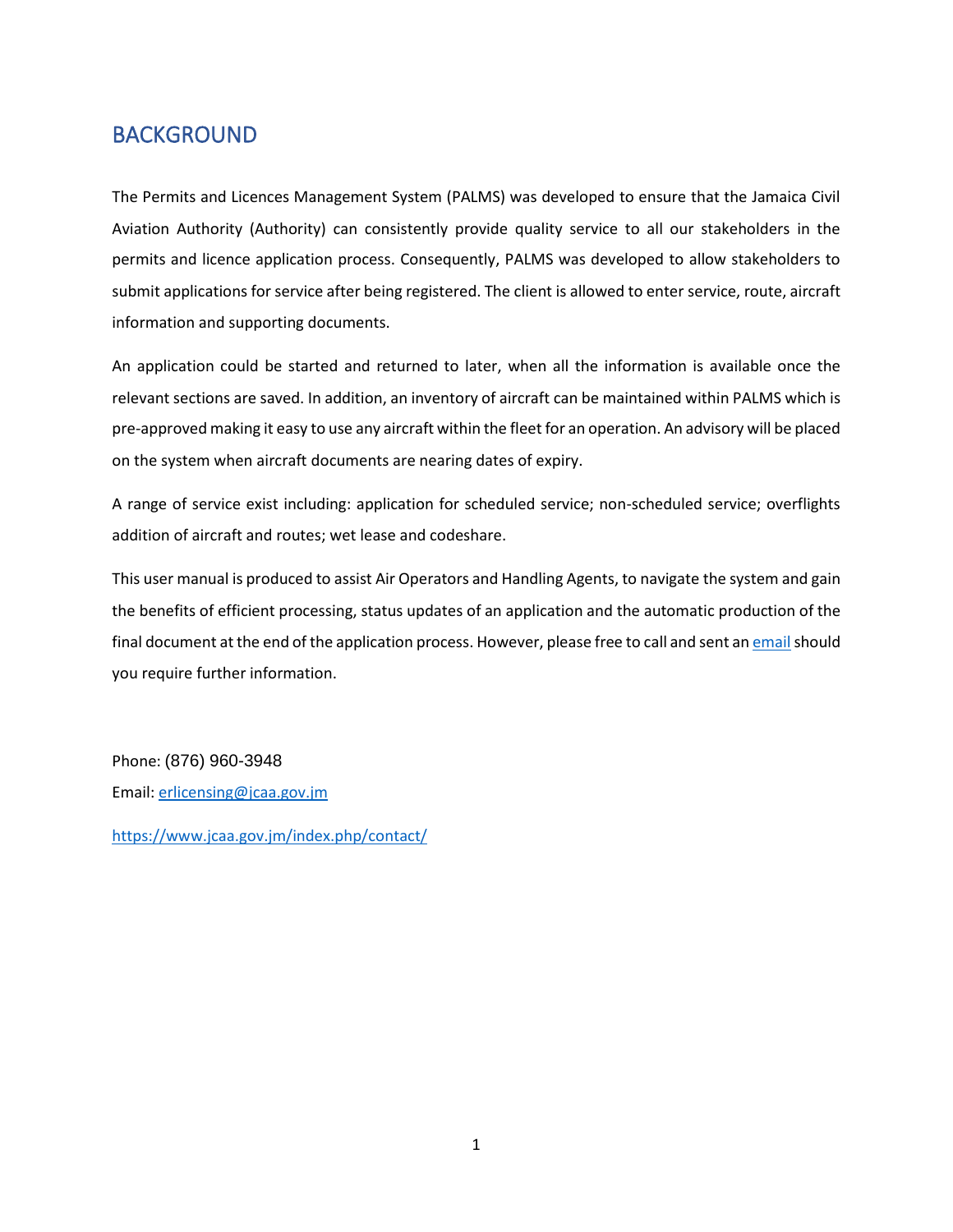#### <span id="page-3-0"></span>**REGISTRATION**

- 1. Browse to the PALMS home page a[t https://palms.jcaa.aero](https://palms.jcaa.aero/)
- 2. Click "Customer Login Page"
- 3. In the upper right-hand corner click sign up.



4. Complete Step 1 (General Information) and Step 2 (Address) of the registration process and click "Submit" for both steps. For aircraft operator kindly indicate the name as written on the Air Operators Certificate (AOC). This name will be displayed on the air service permit or licence.



- 5. An email will be sent to you confirming your account has be successfully approved.
- 6. Upon confirmation you may proceed to login.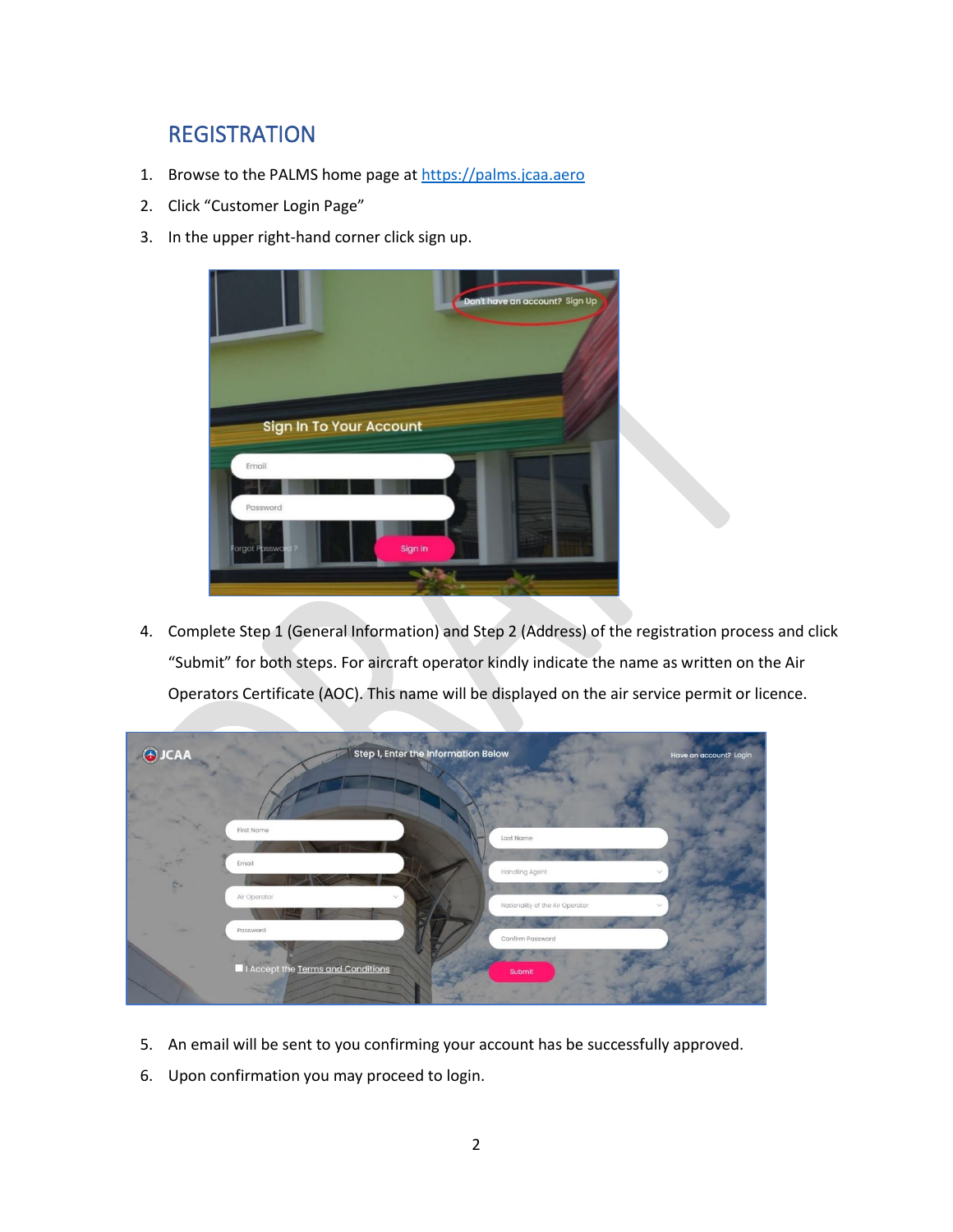#### <span id="page-4-0"></span>AIRCRAFT INVENTORY

This feature allows the client to build an inventory of their aircraft to be use later in the application process. It also allows the client to use any aircraft within the inventory for a flight.

1. Located on the main menu under the heading Utilities click the item "Manage My Aircraft".



2. On the My Aircraft page click "Add New Aircraft".



3. Fill out the necessary information and click "Save".

#### <span id="page-4-1"></span>Edit Aircraft

A user can edit the details of an aircraft after it has been added to the inventory**. Aircraft specific** 

**documents and facts must be updated accordingly before use in an application.**

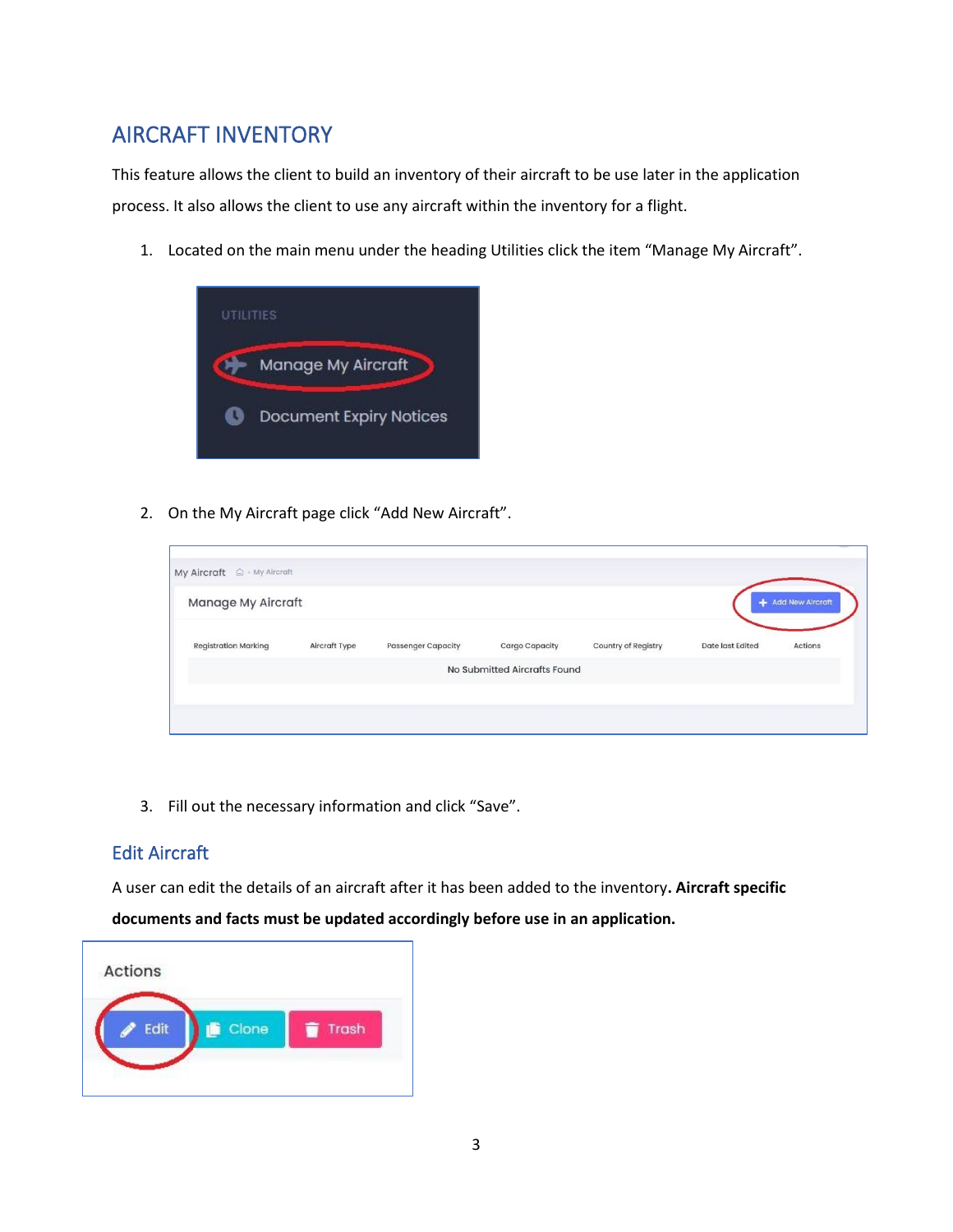#### <span id="page-5-0"></span>Clone aircraft

A user can clone an aircraft with similar specifications from their inventory to add a new aircraft. Aircraft specific documents and facts must be updated accordingly.



#### <span id="page-5-1"></span>Trash aircraft

A user can Trash an aircraft (Remove) from their inventory. To do this click Trash then confirm the action to be taken.



#### <span id="page-5-2"></span>Toggle Fleet Mode

During the application process, you are allowed to select from the list of aircraft in the inventory that will be used for the upcoming flight operation. The feature is at section 5 of the application form.

| 5 - Aircraft Information |                     | Toggle Fleet Mode         |  |  |
|--------------------------|---------------------|---------------------------|--|--|
| Aircraft Type            | Cargo Capacity (kg) | <b>Passenger Capacity</b> |  |  |
| Aircraft Type            | Cargo Capacity (kg) | <b>Passenger Capacity</b> |  |  |
| required                 | required            | required                  |  |  |

**You are now ready to enter the details of an application for scheduled or non-scheduled operations**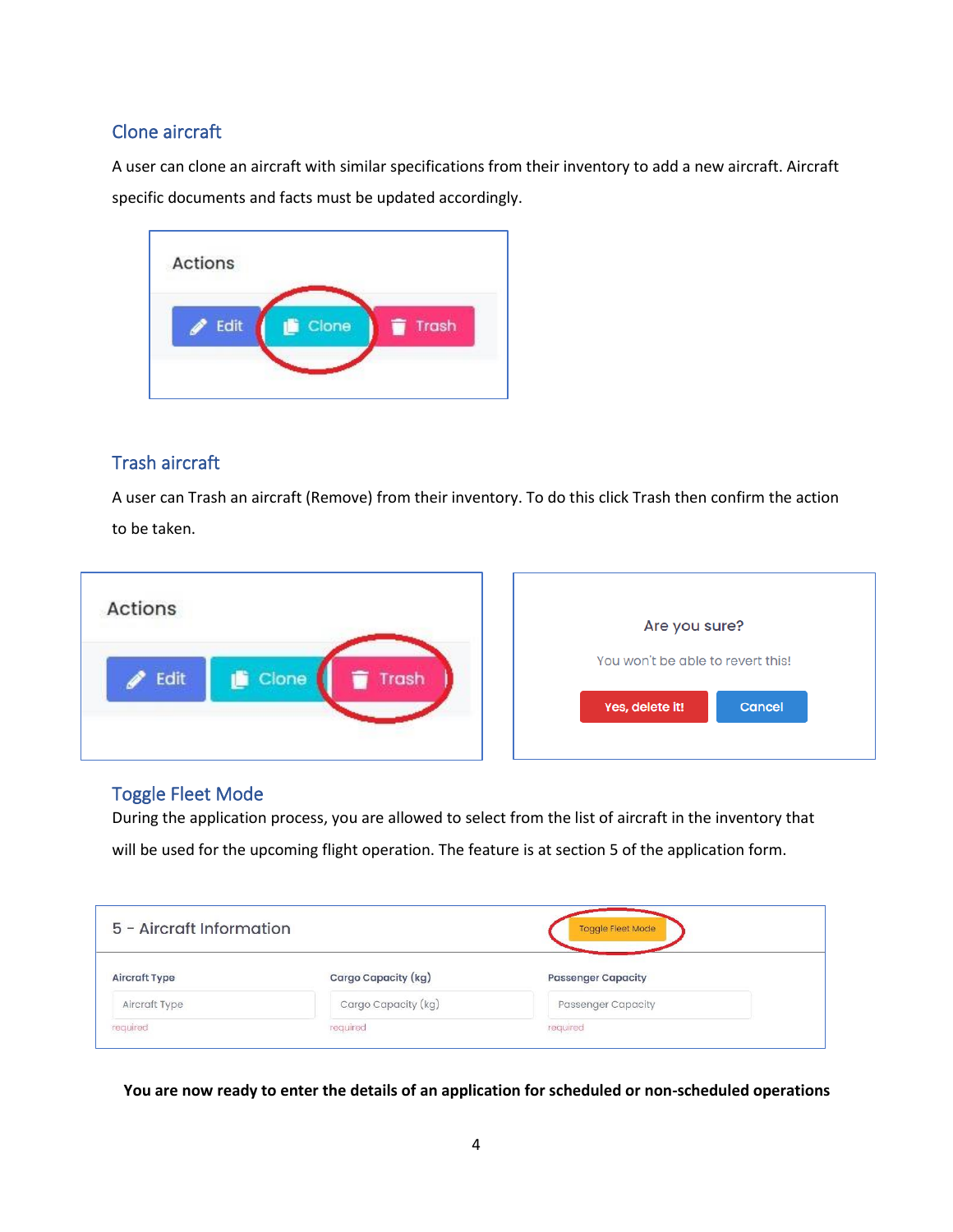### <span id="page-6-0"></span>SCHEDULED APPLICATION

To apply for a Scheduled Operation, follow the steps below:

1. From the main menu located to the left of the window, click "Start Licence/ Permit Application".



2. The notice highlighted at the top of the screen must be read and understood before selecting the desired option.

| Notice!                                                                                                                                                                                                                                                                                                            |
|--------------------------------------------------------------------------------------------------------------------------------------------------------------------------------------------------------------------------------------------------------------------------------------------------------------------|
| A Permit or Licence will not be granted unless all balances, that are due for payment and are aged beyond the credit period indicated on published<br>invoice(s), are settled. You may contact our Finance Department's Accounts Receivables (AR) Unit, by sending an email to:<br>collectionsofficer@jcaa.gov.jm. |
| <b>I</b> Understand                                                                                                                                                                                                                                                                                                |

3. Click "Begin" under the option Schedule Service to start the application.

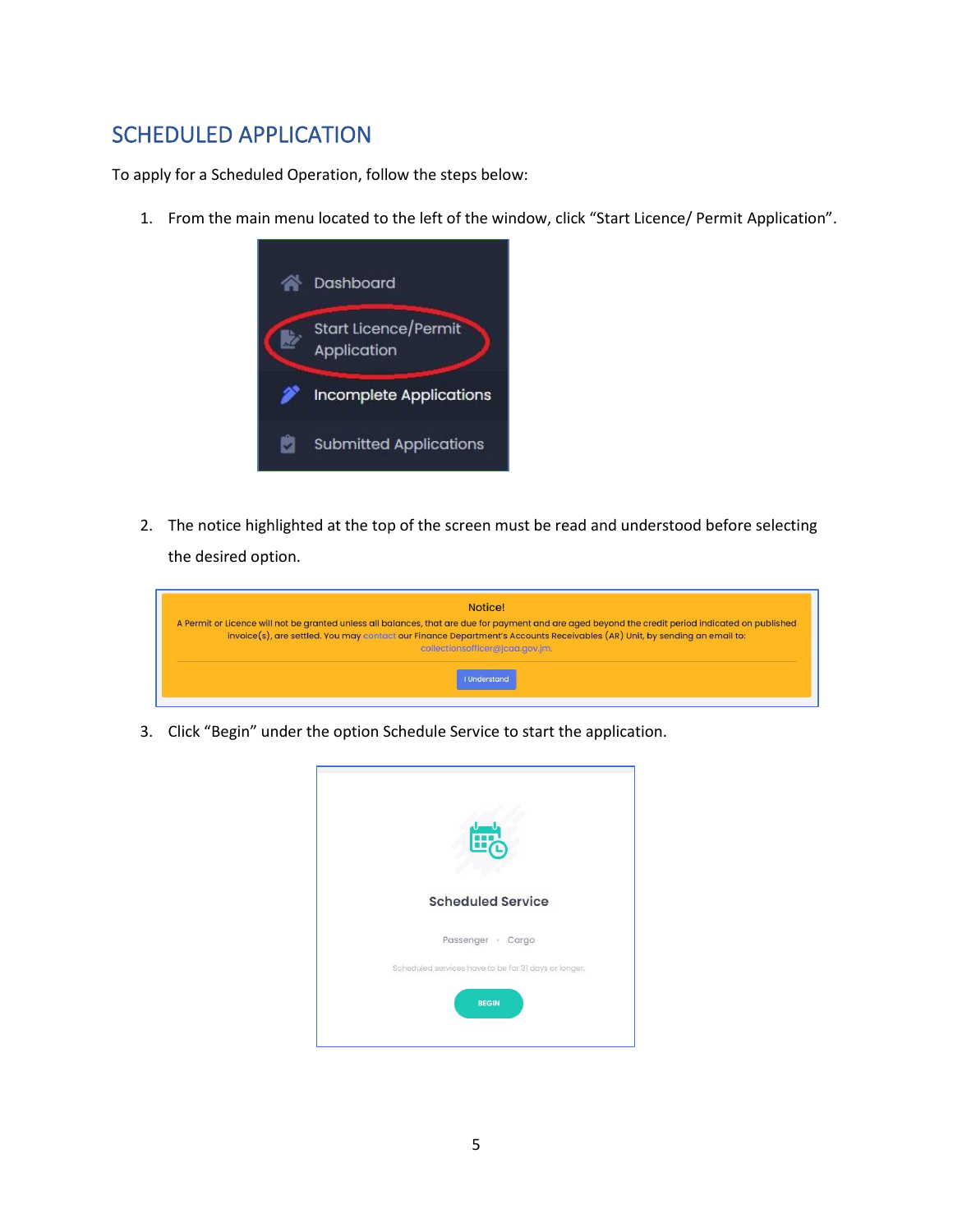4. The application form comprises of seven (7) sections, please complete all. Note you must click "Save" at each section to ensure your data is saved before starting the next section.



5. Click "Submit" at the end of the application.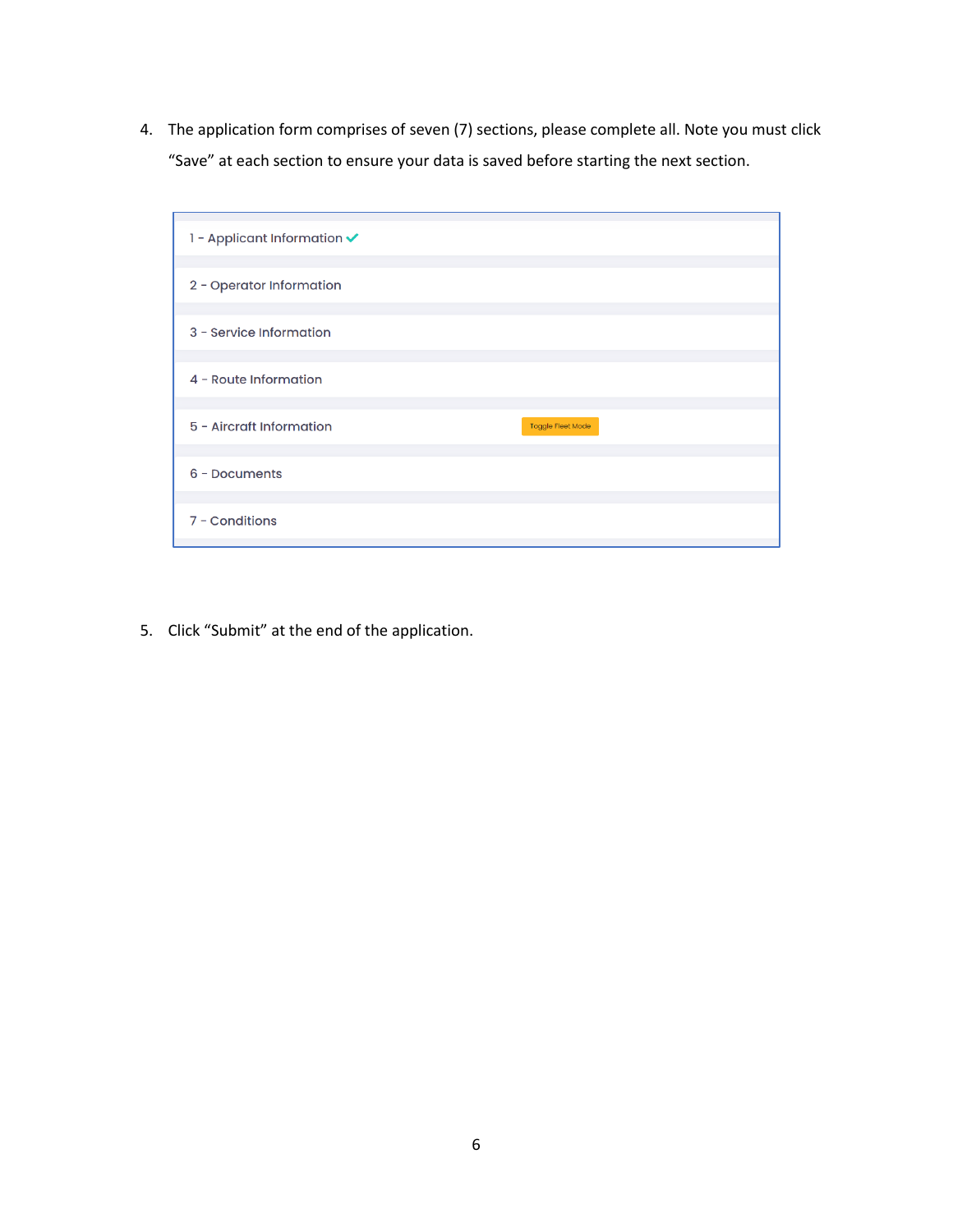### <span id="page-8-0"></span>NON-SCHEDULED APPLICATION

To apply for a Non-scheduled operation, follow the steps below:

1. From the main menu located to the left of the window, click "Start Licence/ Permit Application".



2. The notice highlighted at the top of the screen must be read and understood before selecting the

desired option.

| <b>Notice!</b>                                                                                                                                                                                                                                                                                                     |
|--------------------------------------------------------------------------------------------------------------------------------------------------------------------------------------------------------------------------------------------------------------------------------------------------------------------|
| A Permit or Licence will not be granted unless all balances, that are due for payment and are aged beyond the credit period indicated on published<br>invoice(s), are settled. You may contact our Finance Department's Accounts Receivables (AR) Unit, by sending an email to:<br>collectionsofficer@jcaa.gov.jm. |
| <b>I</b> Understand                                                                                                                                                                                                                                                                                                |

3. Click "Begin" under the option Non-Schedule Service.

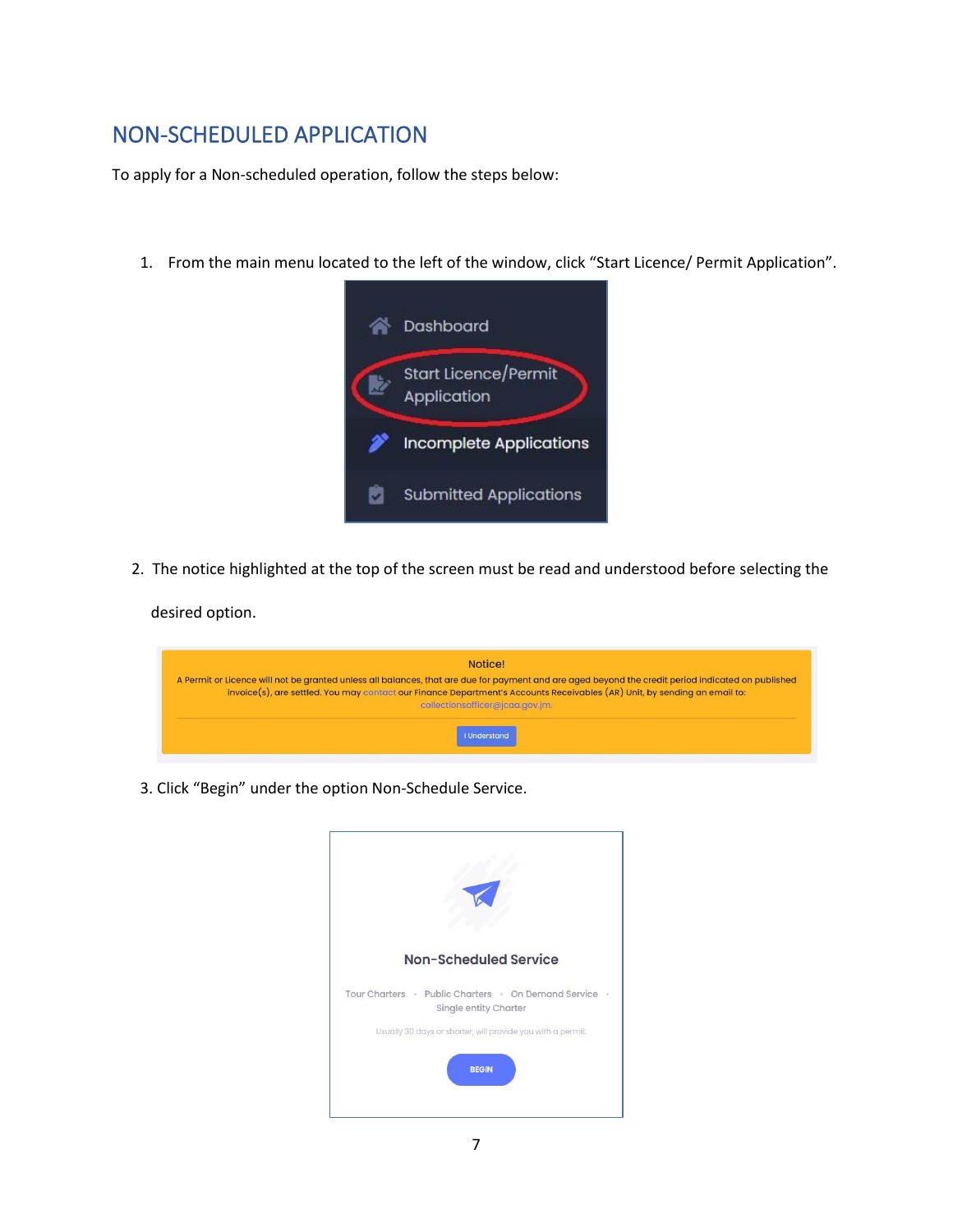- 4. Complete the seven (7) sections of the application form. Note you must click "Save" at each section.
- 5. Click "Submit" at the end of the application.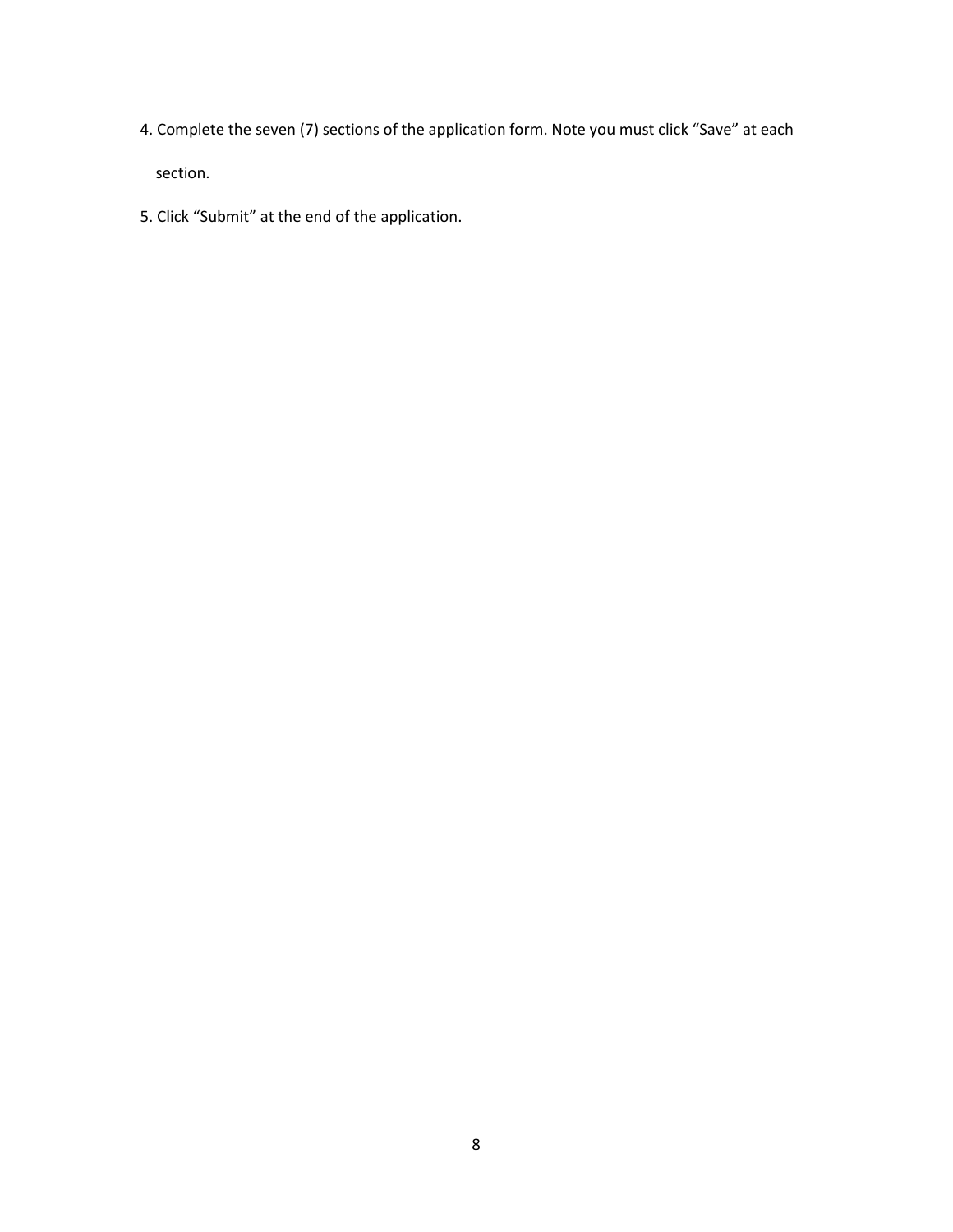#### <span id="page-10-0"></span>INCOMPLETE APPLICATIONS

The PALMS system allows an applicant to save unfinished applications. Once a section is properly saved, i.e., the applicant clicked submit at the end of the sections. They will then be able to leave the application and return it. Once an application is submitted an applicant will not be allowed to edit further unless requested by an Economic Regulation Officer at the Jamaica Civil Aviation Authority.

Steps

1. To view incomplete applications, click "Incomplete Application" on the main menu located to the left of the screen.



2. Click "Edit" on the application you intend to update. This button will be located at the end of each row.



- 3. Click "Save" at each section once you have completed your edits.
- 4. Click "Submit" when complete.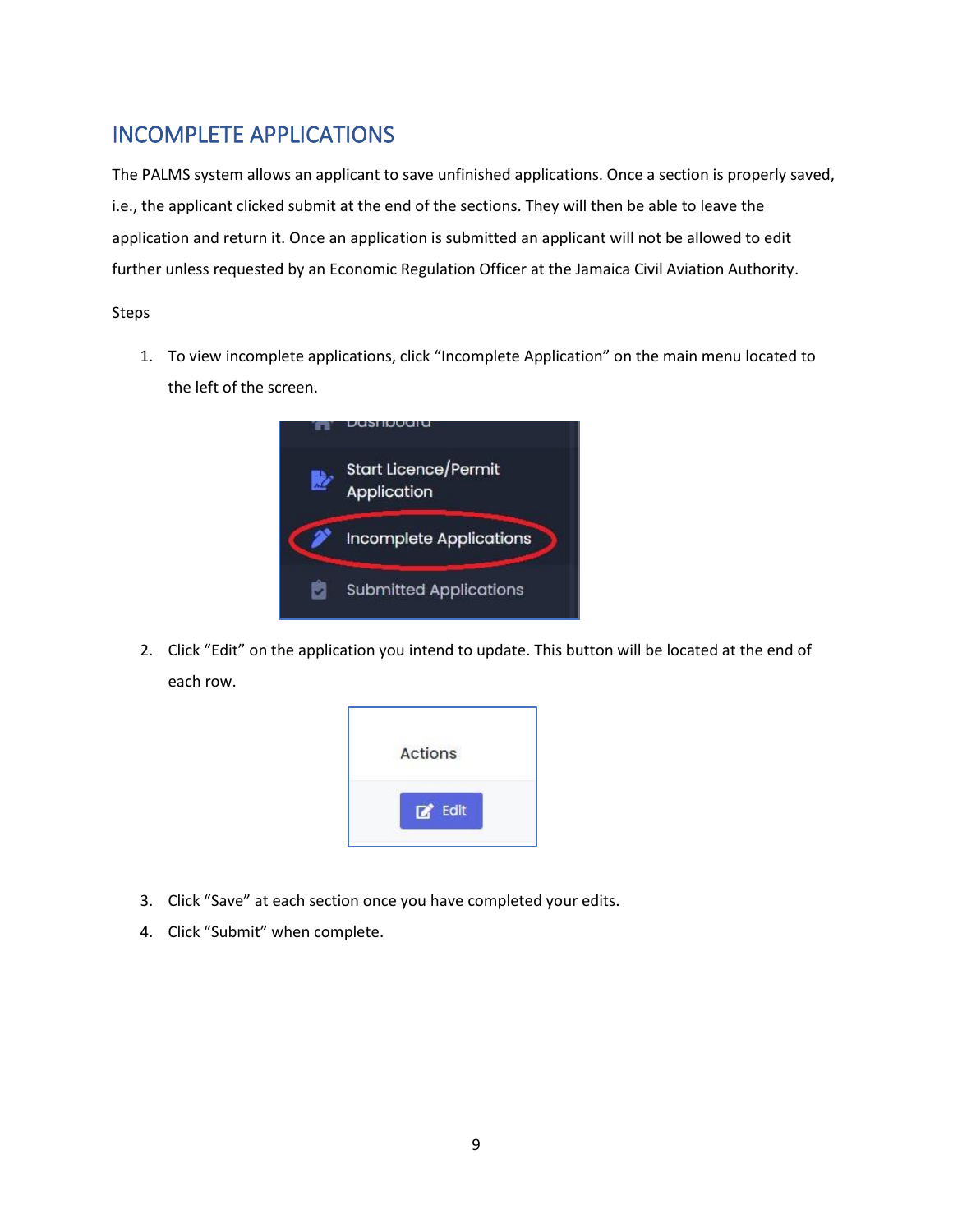#### <span id="page-11-0"></span>SUBMITTED APPLICATIONS

Applicants will be able to see all applications submitted within PALMS. To view this list follow the steps below.

Steps

1. To view submitted applications click "Submitted Applications" on the main menu located to the left of the screen.



2. A list will be populated showing all applications submitted to the Jamaica Civil Aviation Authority for processing.

|                               | <b>Submitted Applications</b> |                         |               |                          |                         |                     |                |  |
|-------------------------------|-------------------------------|-------------------------|---------------|--------------------------|-------------------------|---------------------|----------------|--|
| <b>Submitted Applications</b> |                               |                         |               |                          |                         |                     |                |  |
| <b>Application ID</b><br>Name |                               |                         | <b>Status</b> | <b>Type of Operation</b> | Route                   | Date of Submission  | <b>Actions</b> |  |
|                               | 20201022_BWGZ                 | <b>Timothy Campbell</b> | In Review     | Scheduled                | New York to Montego Bay | 05-Jan-2021 03:05pm | Edit           |  |
|                               |                               |                         |               |                          |                         |                     |                |  |

3. If an issue was identified during processing, the JCAA Officers will submit an email through the PALMS portal that will allow you to access the submitted application for editing (A note detailing what is required to be edited will also be provided in the email notification).

**Note: You should locate the application through the Submitted Application window and edit the area requested, then resubmit for processing.**

4. When completing an application, the manage inventory feature can be utilized to add all aircraft for the flight operation. We recommend that you add all aircraft data to the Manage Inventory Section of the portal before starting an application (**see Aircraft Inventory for more**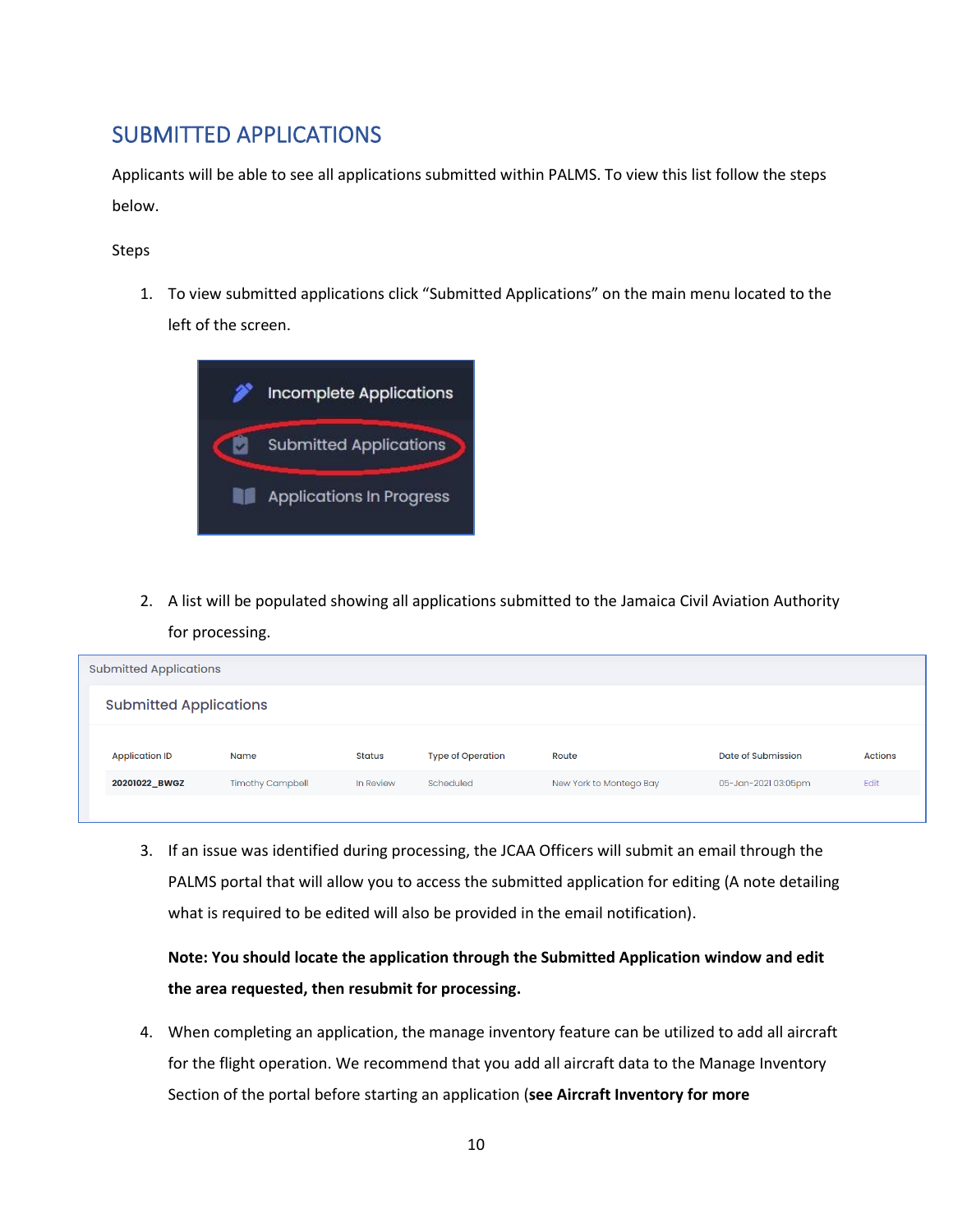**information**). This data will also be available on section 5 of the application (**Toggle Fleet Mode**) w will allow you to select all aircraft that forms part of the flight operation being requested.

Additionally, all updated data related to the aircraft can also be updated in the inventory section such as certificates.

| $5$ - Aircraft Information $\checkmark$ |                         |                       | <b>Toggle Fleet Mode</b>      | 20201022_BWGZ V             |                        |  |  |
|-----------------------------------------|-------------------------|-----------------------|-------------------------------|-----------------------------|------------------------|--|--|
| Registration<br>Marking                 | Aircraft<br><b>Type</b> | Passenger<br>Capacity | <b>Cargo Capacity</b><br>(kg) | <b>Country of Registry</b>  | Select/Deselect<br>All |  |  |
| jba5543                                 | <b>B737</b>             | 287                   | 876543                        | United States of<br>America | Select                 |  |  |
| <b>ABC-123</b>                          | BOEING 650              | 100                   | 893                           | United States of<br>America | Select                 |  |  |
| 4445BBG                                 | <b>BOEING 563</b>       | 120                   | 3000                          | United States of<br>America | Select                 |  |  |

- 5. Once an application has been submitted, processed, and approved, no changes can be made unless you are requesting an addition to route and/or aircraft. Any other change will require that you cancel the application and submit a new one depicting the new changes.
	- Example: If you submitted an application for a flight on March 1, 2021 and after approval, the flight operation will start on March 5, 2021. You will be required to cancel the application and submit a new one for approval.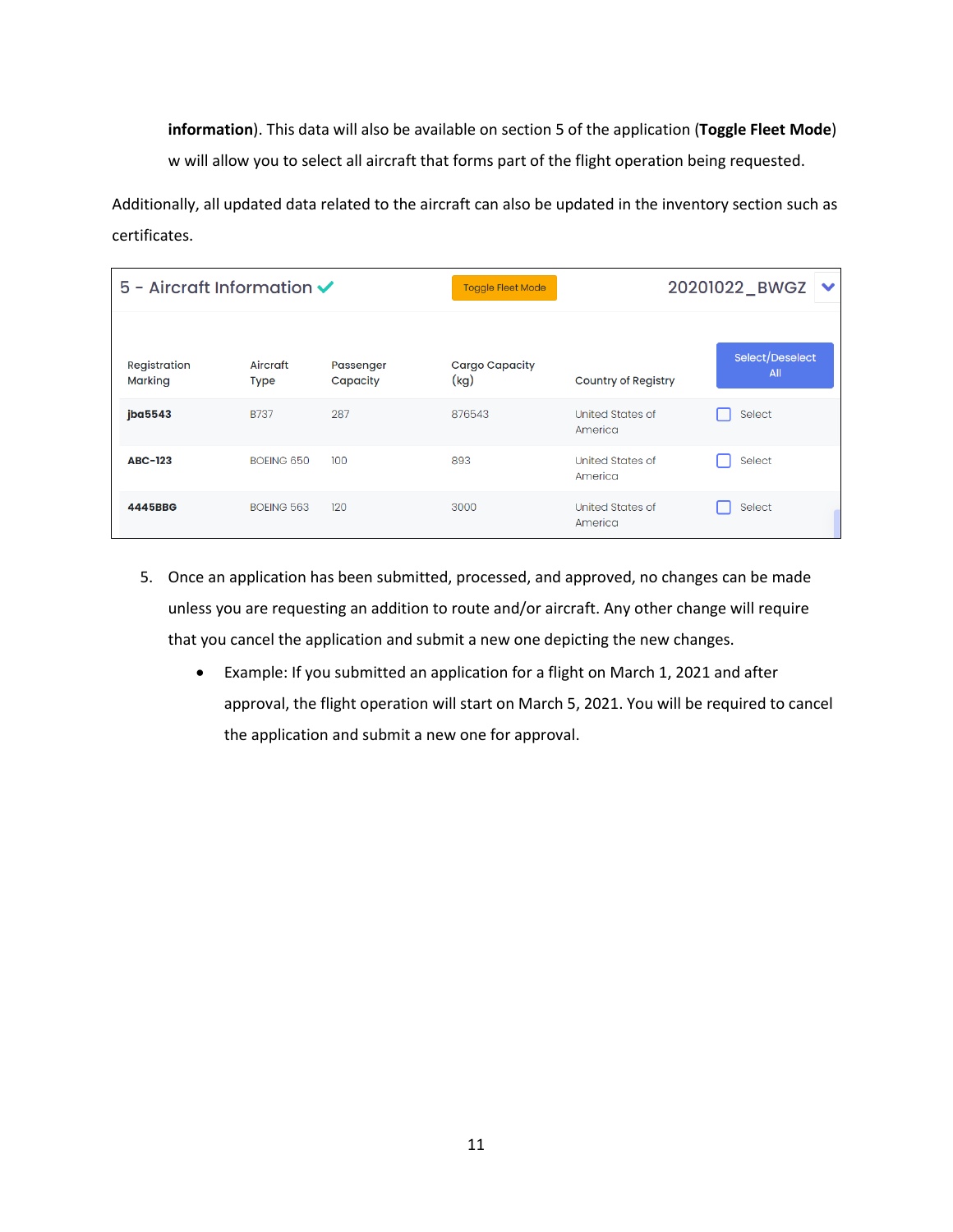## <span id="page-13-0"></span>APPROVED APPLICATIONS

An applicant will be allowed to view all applications approved on their behalf in PALMS, including a copy of the approved document. To do this follow the steps below.

Steps

1. To view approved applications, click "View Approved Licences/Permits" on the main menu located to the left side of the portal.



2. A populated list of all completed application will be shown for reviewing, the view Licence/Permit allow you to see the final signed document for operation

| <b>Approved Applications</b><br><b>Type of Operation</b><br><b>Date of Submission</b><br><b>Application ID</b><br>Route<br><b>Business Name</b><br><b>Actions</b><br>Name<br><b>Status</b><br>20201020_JMWM<br><b>Timothy Campbell</b><br>New York to Montego Bay<br>JetBlue Airways Corp.<br>20-Oct-2020 04:28am<br>Approved<br>Scheduled<br><b>Timothy Campbell</b><br>Miami to Montego Bay<br>10-Nov-2020 02:29am<br>20201110_NKZR<br>NonScheduled<br>JetBlue Airways Corp.<br>Approved | <b>Approved Applications</b> |  |  |  |  |  |  |  |  |  |
|--------------------------------------------------------------------------------------------------------------------------------------------------------------------------------------------------------------------------------------------------------------------------------------------------------------------------------------------------------------------------------------------------------------------------------------------------------------------------------------------|------------------------------|--|--|--|--|--|--|--|--|--|
|                                                                                                                                                                                                                                                                                                                                                                                                                                                                                            |                              |  |  |  |  |  |  |  |  |  |
|                                                                                                                                                                                                                                                                                                                                                                                                                                                                                            |                              |  |  |  |  |  |  |  |  |  |
|                                                                                                                                                                                                                                                                                                                                                                                                                                                                                            | View License/Permit          |  |  |  |  |  |  |  |  |  |
|                                                                                                                                                                                                                                                                                                                                                                                                                                                                                            | View License/Permit          |  |  |  |  |  |  |  |  |  |
|                                                                                                                                                                                                                                                                                                                                                                                                                                                                                            |                              |  |  |  |  |  |  |  |  |  |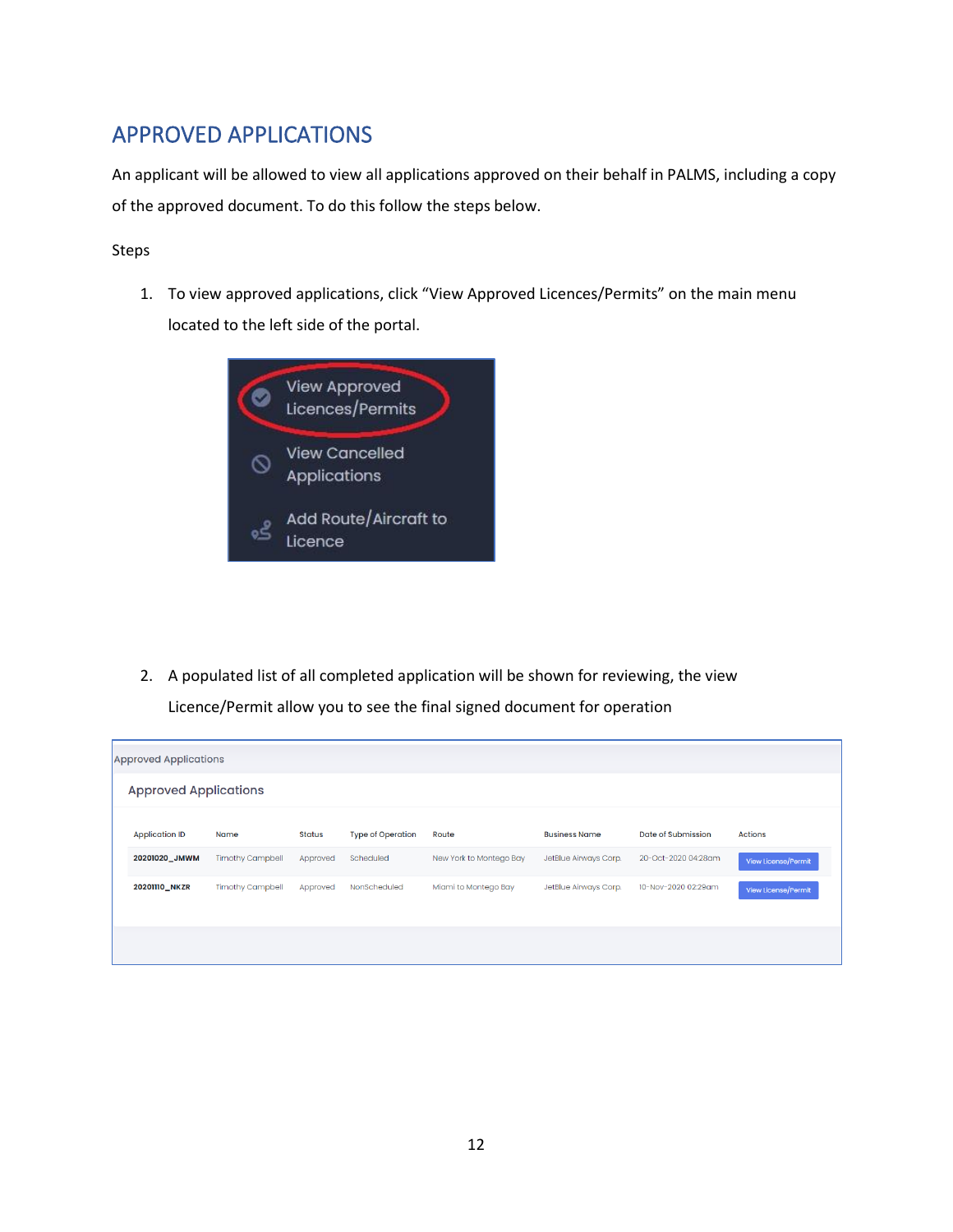## <span id="page-14-0"></span>CANCELLED APPLICATIONS

Applicants will be allowed to view all applications cancelled in PALMS. Applications can be cancelled due to the following reasons:

- 1. Submitted Application that you no longer want the JCAA to process.
- 2. Incomplete applications that you have started and wish to cancel and not submit.

To do this follow the steps below.

Steps

1. On the menu bar, click on submitted applications or incomplete applications depending on what application you wish to cancel.



2. From the populated list, select the application you wish to cancel by clicking the "Edit" button.



#### 3. Scroll to the end of the application and click "Cancel"

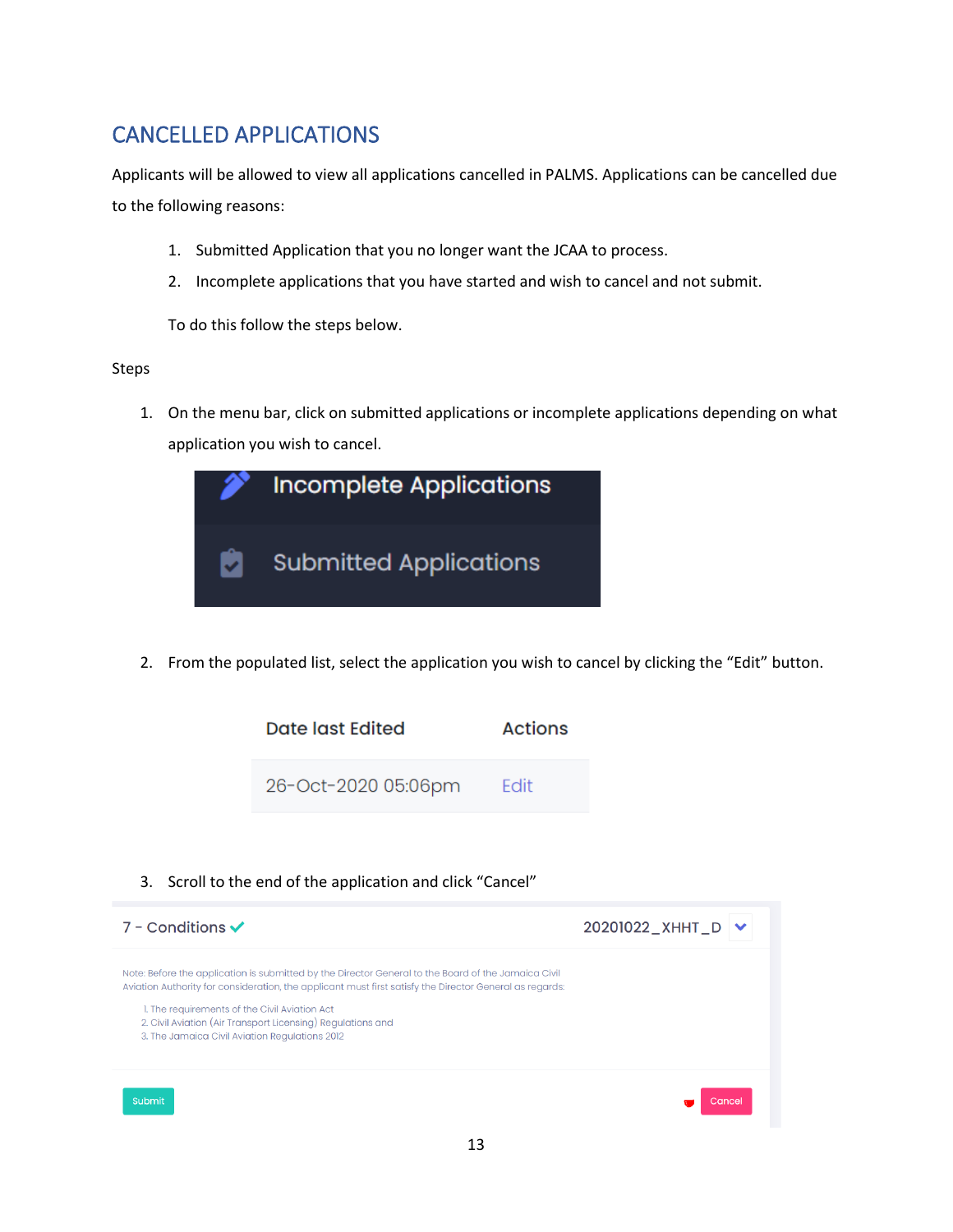4. To view cancelled applications, click "View Cancelled Applications" on the main menu located to the left of the screen.



5. A populated list showing all cancelled application will be available for viewing.

|                               | <b>Cancelled Applications</b> |              |               |                          |                       |                          |                |  |  |
|-------------------------------|-------------------------------|--------------|---------------|--------------------------|-----------------------|--------------------------|----------------|--|--|
| <b>Cancelled Applications</b> |                               |              |               |                          |                       |                          |                |  |  |
|                               |                               |              |               |                          |                       |                          |                |  |  |
|                               | <b>Application ID</b>         | Name         | <b>Status</b> | <b>Type of Operation</b> | <b>Business Name</b>  | <b>Last Updated Date</b> | <b>Actions</b> |  |  |
|                               | 20201019_CEVZ                 | Dejah Hylton | Dismissed     | Scheduled                | JetBlue Airways Corp. | 18-Nov-2020 03:27pm      |                |  |  |
|                               | 20201019_WCRY                 | Dejah Hylton | Dismissed     | NonScheduled             | JetBlue Airways Corp. | 19-Nov-2020 11:09am      |                |  |  |
|                               |                               |              |               |                          |                       |                          |                |  |  |
|                               |                               |              |               |                          |                       |                          |                |  |  |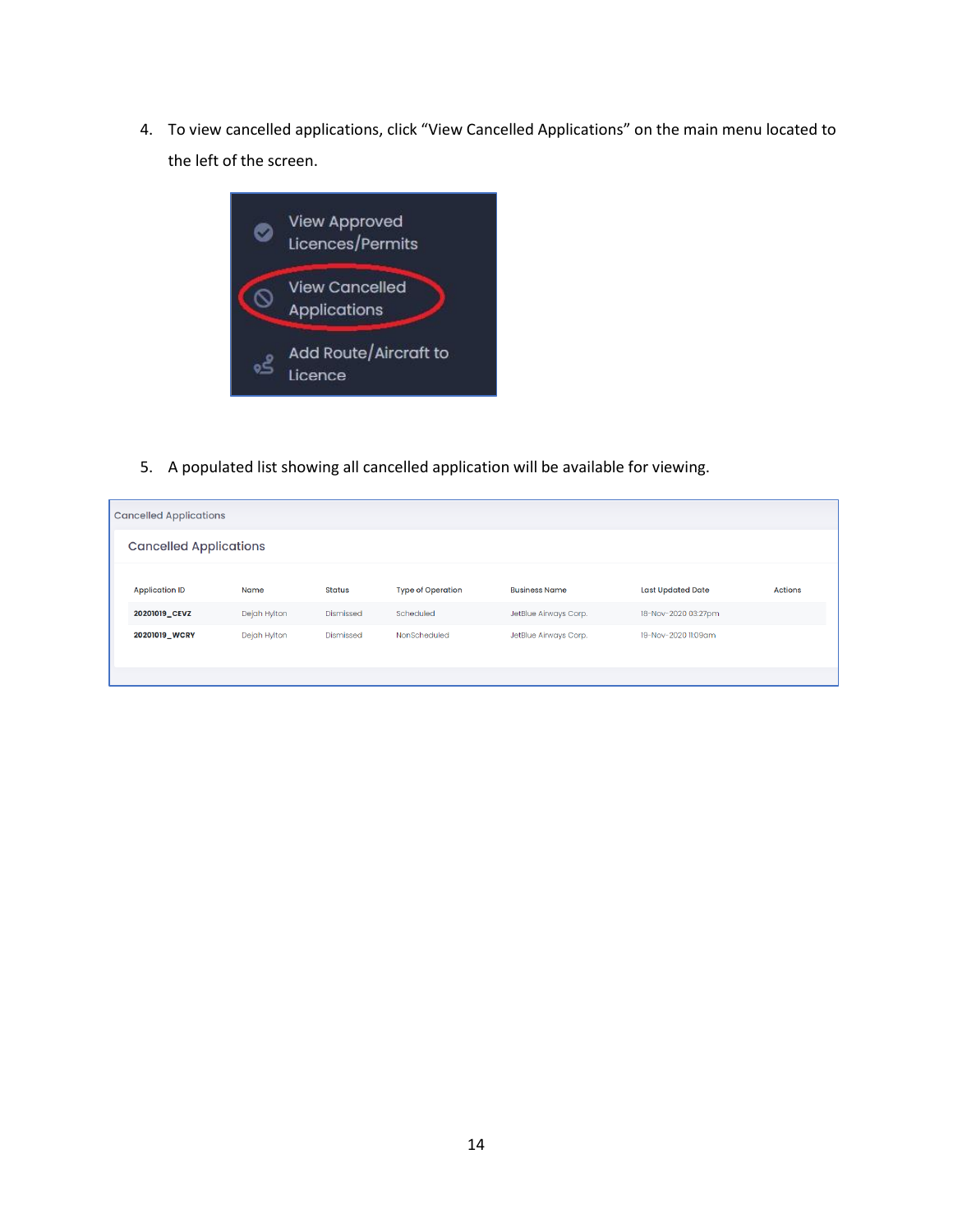# <span id="page-16-0"></span>ADD ROUTE/ AIRCRAFT TO APPLICATION

Once a licence or permit has been approved by the Authority, an Air Operator can request the addition of a New Route and/or Aircraft to the application. To do this, follow the steps below

1. On the menu bar, select the option Add New Route/Aircraft to Licence/Permit.



2. All approved licence/permit will be displayed, search for the appropriate licence/permit and click on the add route or add aircraft option.





3. Once the desired option is selected, the add route or add aircraft section of the application form will be available for update and submission.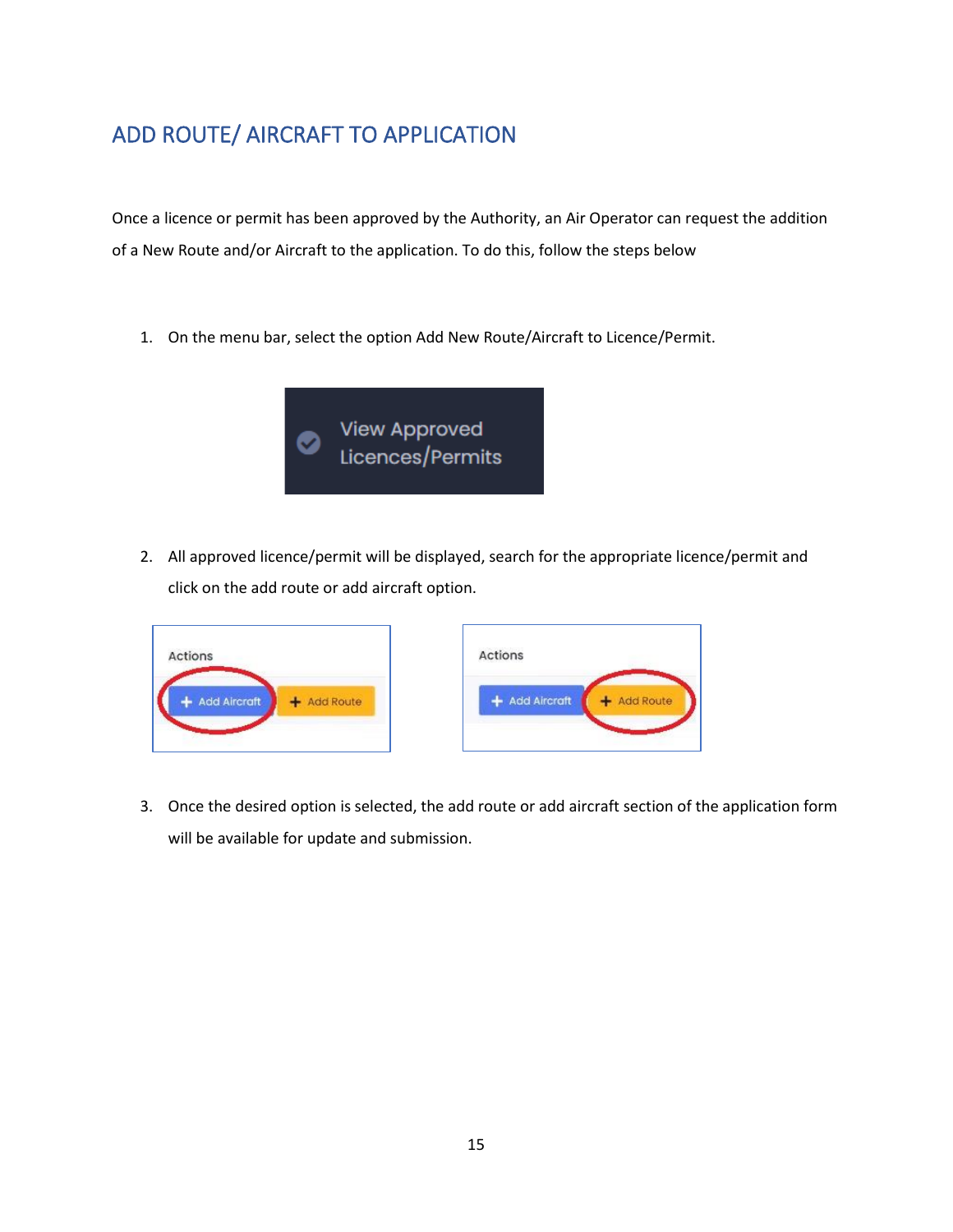# <span id="page-17-0"></span>DRY/WET LEASE & CODESHARE

#### **TO BE LAUNCHED SOON**

This feature is not yet available for use. Once it is you will be duly notified and this document updated.

| Wet/Dry Lease                                   |                      |                       |                              |                            |                         |                |
|-------------------------------------------------|----------------------|-----------------------|------------------------------|----------------------------|-------------------------|----------------|
| <b>Code Share</b>                               |                      |                       |                              |                            |                         |                |
|                                                 |                      |                       |                              |                            |                         |                |
|                                                 |                      |                       |                              |                            |                         |                |
| View My Wet/Dry Leases<br>Add New Wet/Dry Lease |                      |                       |                              |                            |                         |                |
| <b>Registration Marking</b>                     | <b>Aircraft Type</b> | License/Permit Number | <b>Leasing Airline</b>       | <b>Country of Registry</b> | <b>Date Last Edited</b> | <b>Actions</b> |
|                                                 |                      |                       | No Wet Lease Aircrafts Found |                            |                         |                |
|                                                 |                      |                       |                              |                            |                         |                |
| Approved Wet/Dry Lease                          |                      |                       |                              |                            |                         |                |
| <b>Registration Marking</b>                     | <b>Aircraft Type</b> | License/Permit Number | <b>Leasing Airline</b>       | <b>Country of Registry</b> | <b>Date Approved</b>    | <b>Actions</b> |
|                                                 |                      |                       | No Wet/Dry Lease Found       |                            |                         |                |
|                                                 |                      |                       |                              |                            |                         |                |

#### <span id="page-17-1"></span>**OVERFLIGHT**

#### **TO BE LAUNCHED SOON**

This feature is not yet available for use. Once it is you will be duly notified and this document updated.